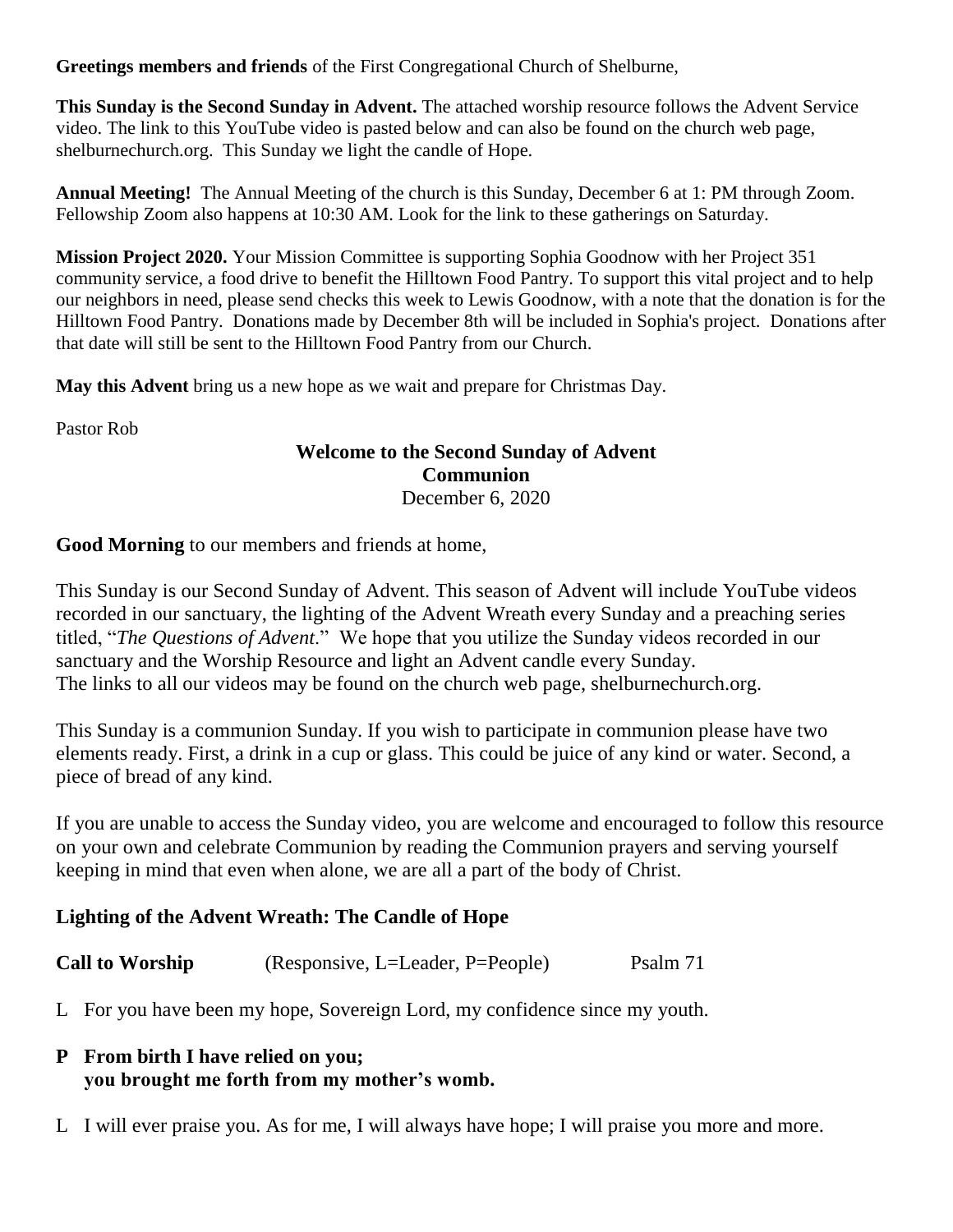### **Hymn:** *Watchman Tell Us of the Night*

### **Unison Morning Prayer and Lord's Prayer**

In you, O God, do I place my hope. In my hope, O God, do I place my trust. In my trust, O God, do I place my love. In you, O God, I place all that I am; my hope, my trust, my love. For the sake of Christ, who taught us to pray saying…*Our Father, who art in heaven, hallowed be thy name. Thy kingdom come, thy will be done, on earth as it is in heaven. Give us this day our daily bread and forgive us our debts as we forgive our debtors. And lead us not into temptation but deliver us from evil. For thine is the kingdom and the power and the glory forever. Amen.*

### **Prayers of the People**

Gracious and infinite God, we, your children, come before you. From all the places that we wander, often far from home and far from you, we have returned. From the superficiality of life where so much that we see is cheap and so much that we touch is tinsel, we return once again in the hope of discovering your healing touch for our brokenness, in the hope of experiencing your peace for our conflicted souls, in the hope of feeling your love for our lonely hearts, and in the hope of exploring the gifts of your Holy Spirit that we may be a blessing to those around us. We hear the words of your prophets; they are both comforting and afflicting. We hear about your peaceable Kingdom that we yearn for. Grant that we may be wise enough to hear these words and apply them to our own lives that we may catch a glimpse of your design when it appears before us. It is tempting, O God of eternity, to draw conclusions based only on our piece of time, to look around and take note of all that we don't agree with or understand. To look around and see the carnage of our age, and dwell upon the disappointments of our generation. It is tempting, O God, to look around and conclude that your grand design may be somewhere, but it is not here. It is tempting to conclude that peace is as far away today as it was when your prophets spoke of its coming and it is tempting to conclude that all is hopeless. It is tempting, O God, but we, your people, the disciples of your Christ, know better than this. Each year we watch and wait. Each year we celebrate the light that has come into the world. Each year we light our candles, sing the carols, pray the prayers, in the hope of our faith, that your peace, your joy and your love will once again be born in us. And that what we do in the name of Jesus and what say in the name of Christ, will make a difference in our world, in our brief span of time, in our age and in our generation. And so, God of all hopefulness, be with us now, as we come to you in prayers both spoken and unspoken…

Gracious God of all time and all place, and all of creation, may these prayers bring us hope for our journey. Amen.

### **Scripture Reading:** Luke 1:26-38 *The Questions of Advent: How Can This Be?*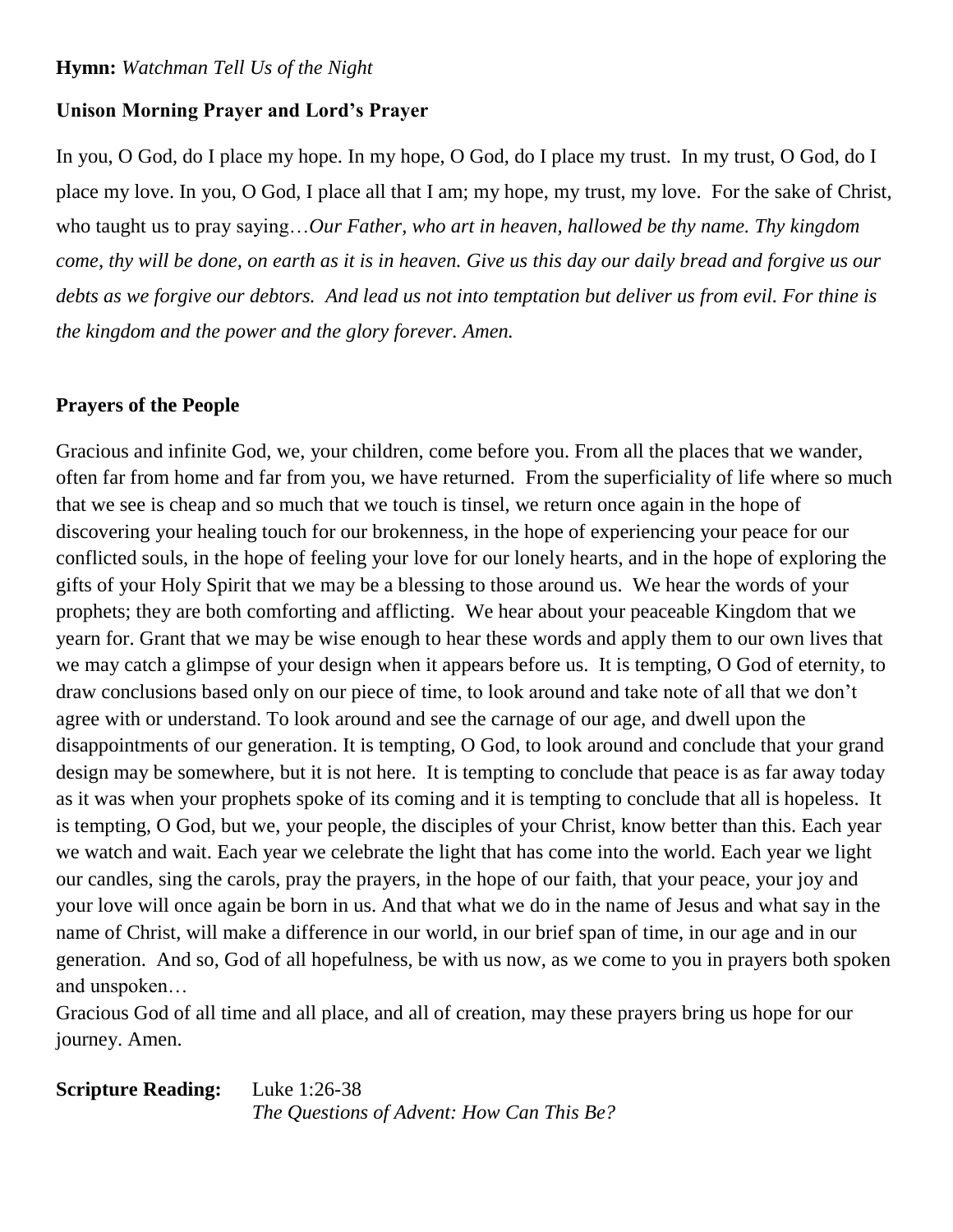Of the four Gospels in the New Testament, only Matthew and Luke record the birth of Jesus in Bethlehem. Matthew's story includes the three Kings, while Luke's account includes the shepherds. Further, Luke is the only Gospel that tells the story of the angel Gabriel and Mary that we have come to know as the Annunciation.

In the sixth month the angel Gabriel was sent by God to a town in Galilee called Nazareth, to a virgin engaged to a man whose name was Joseph, of the house of David. The virgin's name was Mary. And he came to her and said,

"Greetings favored one! The Lord is with you."

But she was much perplexed by his words and pondered what sort of greeting this might be. The angel said to her, "Do not be afraid, Mary, for you have found favor with God. And now, you will conceive in your womb and bear a son, and you will name him Jesus. He will be great and will be called the Son of the Most High, and the Lord God will give to him the throne of his ancestor David. He will reign over the house of Jacob forever, and of his kingdom there will be no end." Mary said to the angel, "How can this be, since I am a virgin?" "The Holy Spirit will come upon you, and the power of the Most High will overshadow you; therefore the child to be born will be holy; he will be called Son of God. Even Elizabeth your relative is going to have a child in her old age, and she who was said to be barren is in her sixth month. For nothing is impossible with God."

"I am the Lord's servant. May it be to me as you have said." Then the angel left her.

Here ends the reading from the Gospel of Luke

After the reading, you may reflect on this passage. The Communion Meditation is included on our video.

**Communion Meditation:** *The Questions of Advent: How Can This Be?*

**Communion Hymn:** *Lo, How a Rose E'er Blooming*

## **The Sacrament of Communion**

# **The Invitation**

Just as a seed must be planted in order to bring forth the stalks of wheat and the vines for grapes, so was Christ born in Bethlehem to bring light into our world.

Just as a grain of wheat must die in the earth and the grapes of the vine plucked in order to bring forth a rich harvest, so has Christ died on the cross to bring a rich harvest of love.

Just as the harvest of wheat must be ground into flour to make bread, and the grapes pressed to make wine, so the suffering of Christ brings us the bread of life and the cup of salvation.

Just as bread and drink gives our bodies strength for our daily work, so the risen body of Christ gives us strength to follow the way of our faith. Let us come to the table.